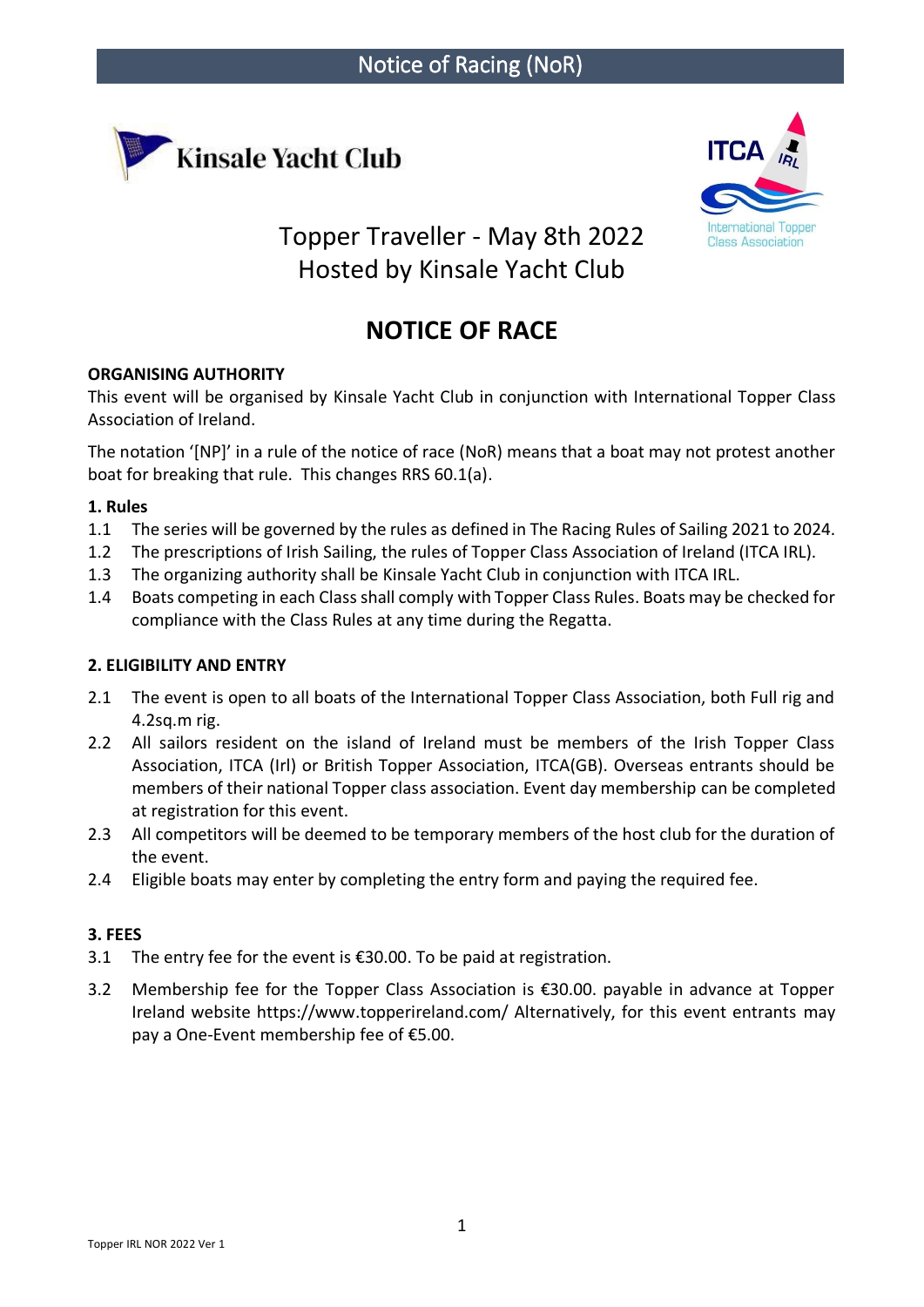# Notice of Racing (NoR)

# **4. Schedule**

| Day / Date                                | Time                        |                                               |
|-------------------------------------------|-----------------------------|-----------------------------------------------|
| 7 <sup>th</sup><br>May<br>Saturday<br>'22 | $17:00 - 18:30$             | <b>Registration Open</b>                      |
| Sunday 8 <sup>th</sup> May '22            | $09:00 - 10:00$             | Registration                                  |
|                                           | 10:15                       | <b>Competitors Briefing</b>                   |
|                                           | 11:15                       | First Gun                                     |
|                                           | 15:00                       | No warning signal may be made after this time |
|                                           | <b>ASAP After Last Race</b> | <b>Prize Giving</b>                           |

At least 4 Races are scheduled with succeeding races being started as soon as practicable after the finish of the previous race.

#### **5. Competitors – Event Registration and Entry Management**

- 5.1 All competitors must complete the registration form available on <https://www.kyc.ie/event/topper-traveller/> (Official Notice Board Website) and email it to [kyctopper@gmail.com](mailto:kyctopper@gmail.com) before midnight on the 5 May 2022. Late entries are at the discretion of KYC.
- 5.2 The maximum entry for this event is 60 and is being declared for the safety of all competitors and is based on a number of variables associated with this specific event. Entries above this declared maximum will NOT be permitted. A waiting list maybe created at the discretion of the Host Club. Please register early to avoid disappointment.

#### **6. Measurement.**

6.1 A boat or equipment may be measured at any time for compliance with the class rules and sailing instructions.

#### **7. Sailing Instructions.**

7.1 The sailing instructions will be available at Registration, or earlier on Official Notice Board Website.

#### **8. The Venue.**

8.1 The racing area will be described at the briefing or may be available on the host clubs and/or ITCA (IRL) website prior to the event.

#### **9. The Courses.**

9.1 The courses to be sailed will be as described in the Sailing Instructions.

#### **10. Scoring**

(1-Day, 4 race event)

- One race must be completed to create a valid series.
- If 4 races are completed, 1 discard will apply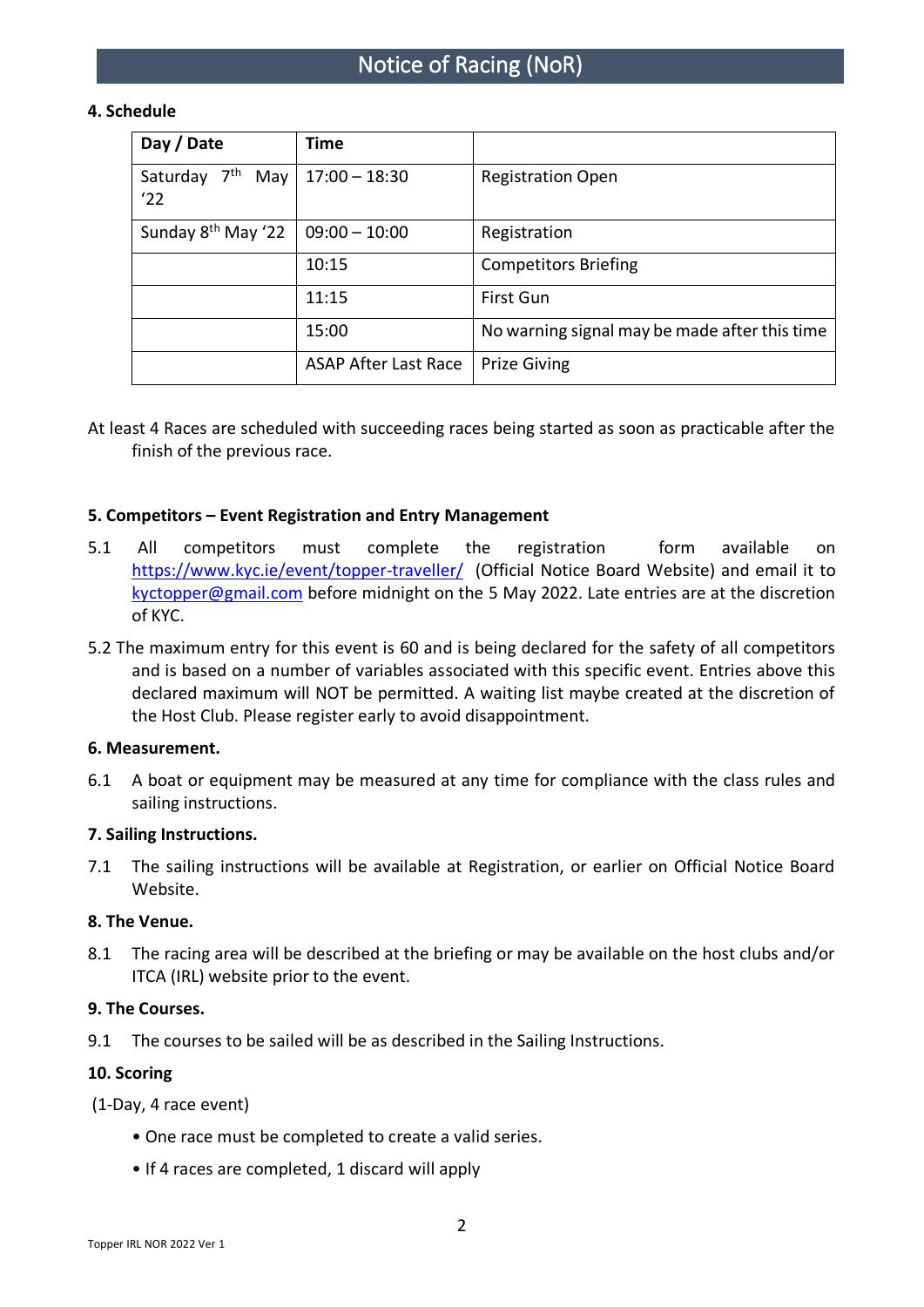#### **11. Prizes**

| 5.3m <sup>2</sup> Fleet                 |           |        |                                |  |
|-----------------------------------------|-----------|--------|--------------------------------|--|
| Youth*                                  | 14+ Years | Female | $1^{st}$ , $2^{nd}$ , $3^{rd}$ |  |
|                                         |           | Male   | $1^{st}$ , $2^{nd}$ , $3^{rd}$ |  |
| Junior*                                 | <14Years  | Female | $1^{st}$ , $2^{nd}$ , $3^{rd}$ |  |
|                                         |           | Male   | $1^{st}$ , $2^{nd}$ , $3^{rd}$ |  |
| 4.2 $m2$ Fleet                          |           |        |                                |  |
| Male or Female                          |           |        | $1^{st}$ , $2^{nd}$ , $3^{rd}$ |  |
| * Age Category defined by year of birth |           |        |                                |  |

# **12. Risk Statement**

12.1 Rule 4 of the Racing Rules of Sailing states: "The responsibility for a boat's decision to participate in a race or to continue to race is hers alone". Sailing by its nature is an unpredictable sport and therefore inherently involves an element of risk. By taking part in the event, each competitor agrees and acknowledges that:

a. They are aware of the inherent element of risk involved in the sport and accept responsibility for the exposure of themselves, their crew and their boat to such inherent risk whilst taking part in the event.

b. They are responsible for the safety of themselves, their crew, their boat and their other property whether afloat or ashore.

c. They accept responsibility for any injury, damage or loss to the extent caused by their own actions or omissions.

d. Their boat is in good order, equipped to sail in the event and they are fit to participate.

e. The provision of a race management team, patrol boats and other officials and volunteers by the event organiser does not relieve them of their own responsibilities.

f. The provision of patrol boat cover is limited to such assistance, particularly in extreme weather conditions as can be practically provided in the circumstances.

g. They will familiarize themselves with any venue/event specific risks, adhere to rules and information produced for the venue/event and attend any venue/event safety briefings.

#### **13. Insurance**

13.1 It is the duty of each boat owner to have his boat adequately insured against any risk, including civil responsibility to third parties and to ensure that such insurance remains valid for the entirety of the event.

#### **14. Photography Consent**

14.1 By entering the Regatta, competitors and, where relevant, their parents/guardians accept that they may be photographed and/or videotaped participating in the racing and/or using the Regatta facilities and they consent to the taking of such images and to the use, reuse, publication and republication of such images in any media, in conjunction with the